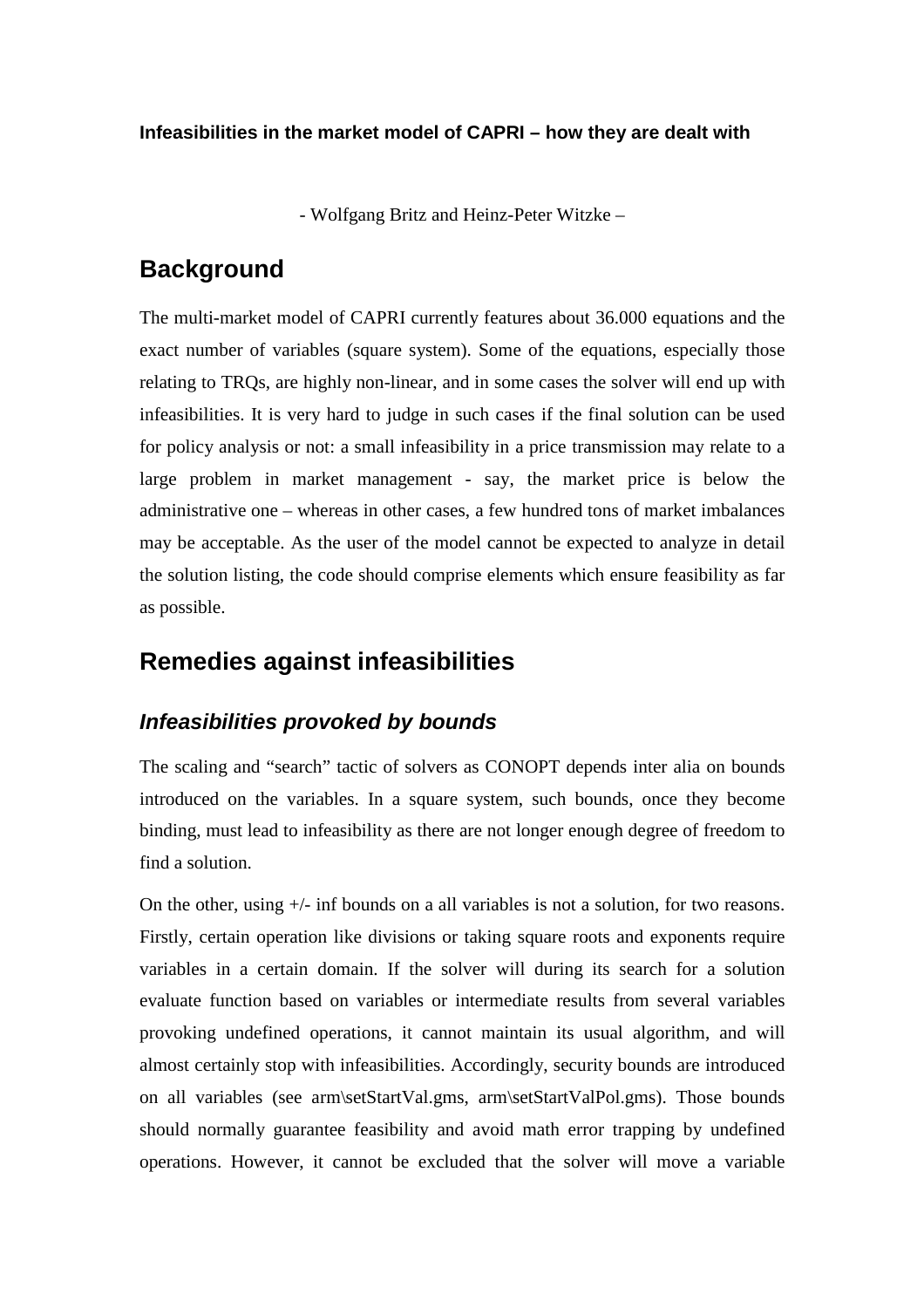against the bounds defined in the program. If that happens, a small program (arm\widen\_bounds) checks if a variable hits its upper or lower bound, and if a marginal value is attached to it, and then widen the bounds, see example code below.

= Hoon.LO(RMS, XXX) \* 0.001;<br>= Hoon.UP(RMS, XXX) \* 1000.;<br>= HCon.L(RMS, XXX); S ((ABS(Hcon. n(RMS, XXX)) GT 0.00) and (Hcon. LO(RMS, XXX) EQ Hcon. L(RMS, XXX)) )<br>S ((ABS(Hcon. n(RMS, XXX)) GT 0.00) and (Hcon. UP(RMS, XXX) EQ Hcon. L(RMS, XXX)) )<br>S ((ABS(Hcon. n(RMs, XXX)) GT 0.00) and (Hcon. L(RMS,  $\begin{array}{lll} \text{Hcon.} \text{LO}(\text{RMS.} \text{XXX}) \\ \text{Hcon.} \text{UP}(\text{RMS.} \text{XXX}) \\ \text{Hence.} \text{EN}(\text{NMS.} \text{XXX}) \end{array}$ 

The example also shows that once a variable may hit a very small lower bound, it may be taken out completely form the solution process. Naturally, the equations in "arm\market\_model.gm" must be defined such that the equation linked to fixed variable is taken out from the model, see below:

```
-- definition of human consumption for the Generalised Leontief expenditure funtion
*<br>XiS_(RMS,XXX) $ ((Hcon,LO(RMS,XXX) ne HCon,UP(RMS,XXX)) and DATA(RMS,"HCon",XXX,"CUR")).
     Hoon(RMS,XXX) =E=<br>(GIs(RMS,XXX)/Gs(RMS) * ( DATA(RMS,"Ince","Levl","CUR")/DATA(RMS,"INHA","LEVL","CUR") - FS(RMS))<br>+ PD(RMS,XXX,"CUR")) * DATA(RMS,"INHA","LEVL","CUR")/1000.;
```
However, as some variable require "security" bounds to avoid math error trapping, it cannot be excluded that infeasibilities cannot be removed. Currently, such candidates are consumer prices (CPRI) of which is square root is taken based on the Generalized Leontief functional form used in final demand. Further on, trade flows (Flows), domestic sales (DSales) and the Armington aggregate of trade flows (Arm2) must be defined strictly positive, along with the related prices used in the share equations.

#### *Reducing non-smoothness*

Gradient based solvers as CONOPT are vulnerable in case of highly non-linear relations or derivatives. In some cases, infeasible solutions can be found where no variable hits any bound.

Currently, there are two cases where code reduces non-smoothness in order to help the solver: the TRQ fudging function and the fudging of the complex tariff system for fruits & vegs, as shown below:

```
(Tariffa.m(RM,"RW",XXX) GT 0)<br>or (Tariffs.m(RM,"RW",XXX) GT 0)<br>or SUM(RM1 $ (Tariffa.M(RM,RM1,XXX) GT 0), 1)<br>or SUM(RM1 $ (Tariffs.M(RM,RM1,XXX) GT 0), 1))
TRQSlope(RM, XXX) $ (
    = MAX(100, TRQSlope(RM, XXX) - 100);
```
And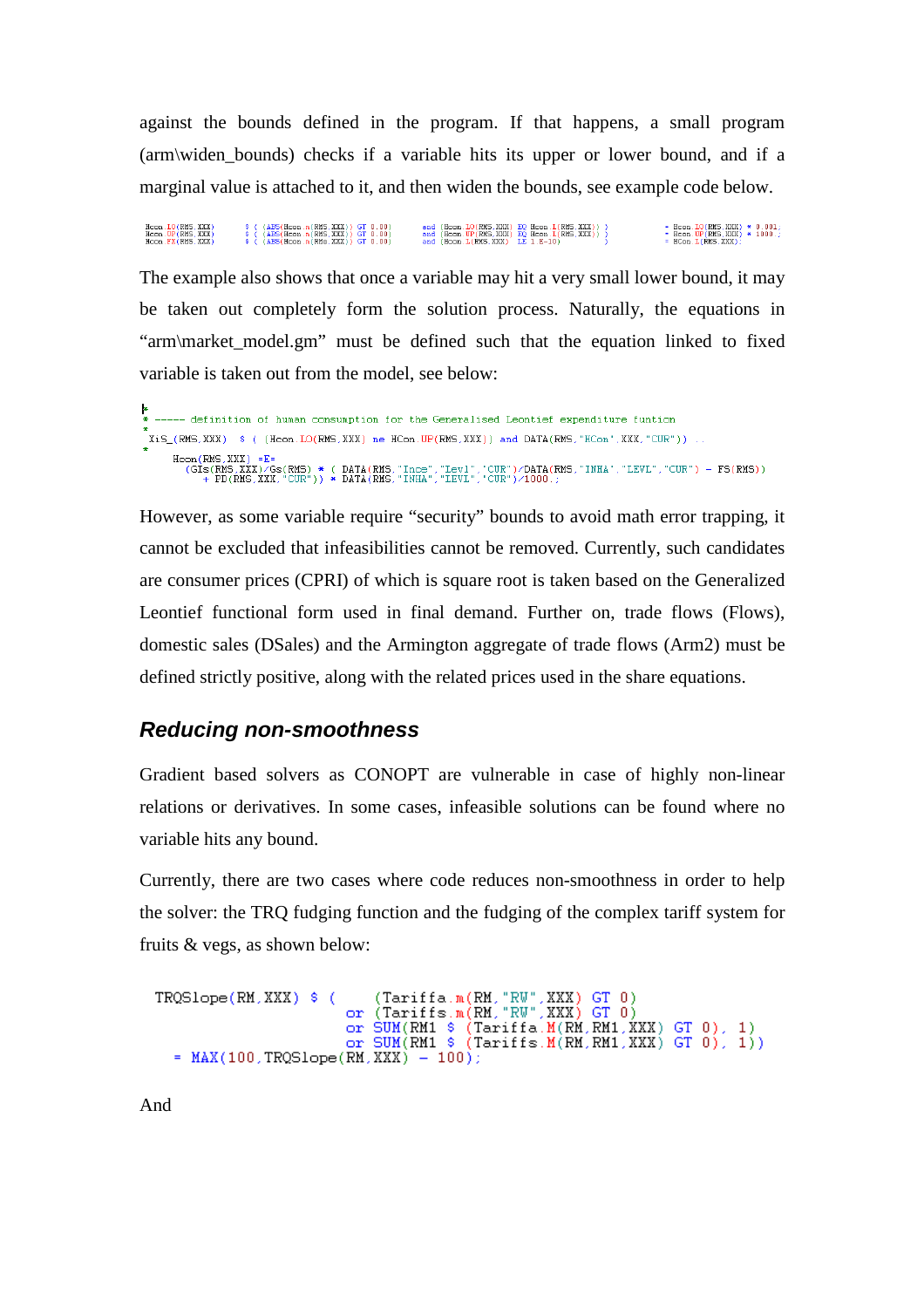- flatten fugding of tariff determination under EU fruits & vegs import regime if infeasible  $\begin{array}{lll} \texttt{EntryPriceFac}(\texttt{RM}, \texttt{RM1}, \texttt{XXX}, \texttt{"CUR"}) & ( \texttt{DATA}(\texttt{RM}, \texttt{"TriggerP", \texttt{XXX}, \texttt{"CUR"}}) \texttt{gt } \texttt{eps} ) \texttt{ and } \texttt{DATA}(\texttt{RM}, \texttt{RMI}, \texttt{XXX}, \texttt{"CUR"}) \\ & = \texttt{EntryPriceFac}(\texttt{RM}, \texttt{RM1}, \texttt{XXX}, \texttt{"CUR"}) & 0.9; \\ & = \texttt{EntryPriceFac}(\texttt{RM}, \texttt{RM1}, \texttt{XXX}, \texttt{"CUR$ 

Whereas the changes to the TRQs are reset in each iteration before the market model is solved again, the changes to Fruits & vegs are retained (possibly should be changed).

The problem with reducing the non-smoothness is the fact that the parameterization of the model is changed, i.e. the model with and without those changes will give other results under the same policy scenario. Consequently, comparing two policy scenarios, some of the differences shown could be triggered by reduced nonsmoothness in between the scenarios. Accordingly, it would be best to reset such changes during the iterations back to the settings used in the baseline wherever possible.

#### *Introducing slacks*

The by far most straightforward way to increase infeasibility is to convert some of the equation into inequalities by introducing slacks. By doing so, additional degrees of freedom are introduced for the solver, and feasibility can be achieved. The down side of slacks is the fact that indeed the desired functional and logical relations between the variable are softened, e.g. supply is not longer strictly based on the underlying supply function. In order to reduce that effect, one may add an objective function to the square system minimizing the size of the slacks. That tactic is introduced for oilseed processing which has proven to be regular source of infeasibilities in the past:

```
---- production of oils and cakes (Leontief)
* ProcO_(RMS, XXX) $ ( (CAK(XXX) or OIL(XXX)) and SUM(SED $ ( SED_TO_CAK(SED, XXX) OR SED_TO_OIL(SED, XXX)),<br>DATA(RMS, "Proc", SED_"CUR")*DATA(RMS, "Proc", SED_"CUR")*DATA(RMS, "Proy", XXX, "CUR"))<br>and DATA(RMS, "Prod", XX
         \texttt{Production}(\texttt{RMS},\texttt{XXX}) \texttt{ = E = SUM(SED \texttt{SED} \texttt{S} (\texttt{SED\_CAK}(\texttt{SED},\texttt{XXX}) \texttt{OR} \texttt{SED\_OOLI}(\texttt{SED},\texttt{XXX})),\newline \texttt{Proc}(\texttt{RMS},\texttt{SED}) * (\texttt{Prcy}(\texttt{RMS},\texttt{XXX}) + \textbf{Fudge}(\texttt{RMS},\texttt{XXX})))};
```
Those slacks are also added to the objective function:

FLIPFLOP\_  $ETIERTOP = F = 10$ + SUM( (RMS.XXX) (CAK(XXX) or OIL(XXX)) and SUM(SED \$ ( SED TO CAK(SED XXX) OR SED TO OIL(SED XXX)).<br>+ SUM( (RMS.XXX) & ( (CAK(XXX) or OIL(XXX) and SUM(SED \$ (  $\overline{\text{DATA(RMS}}$  "Froe" SED "CUR")\*DATA(RMS. "Froy" XXX "CUR"))<br>an

The slacks (fudge) are set to zero in "arm\simu\_market.gms" before feasibility checks are started, given the model a chance to find a solution without slacks even if those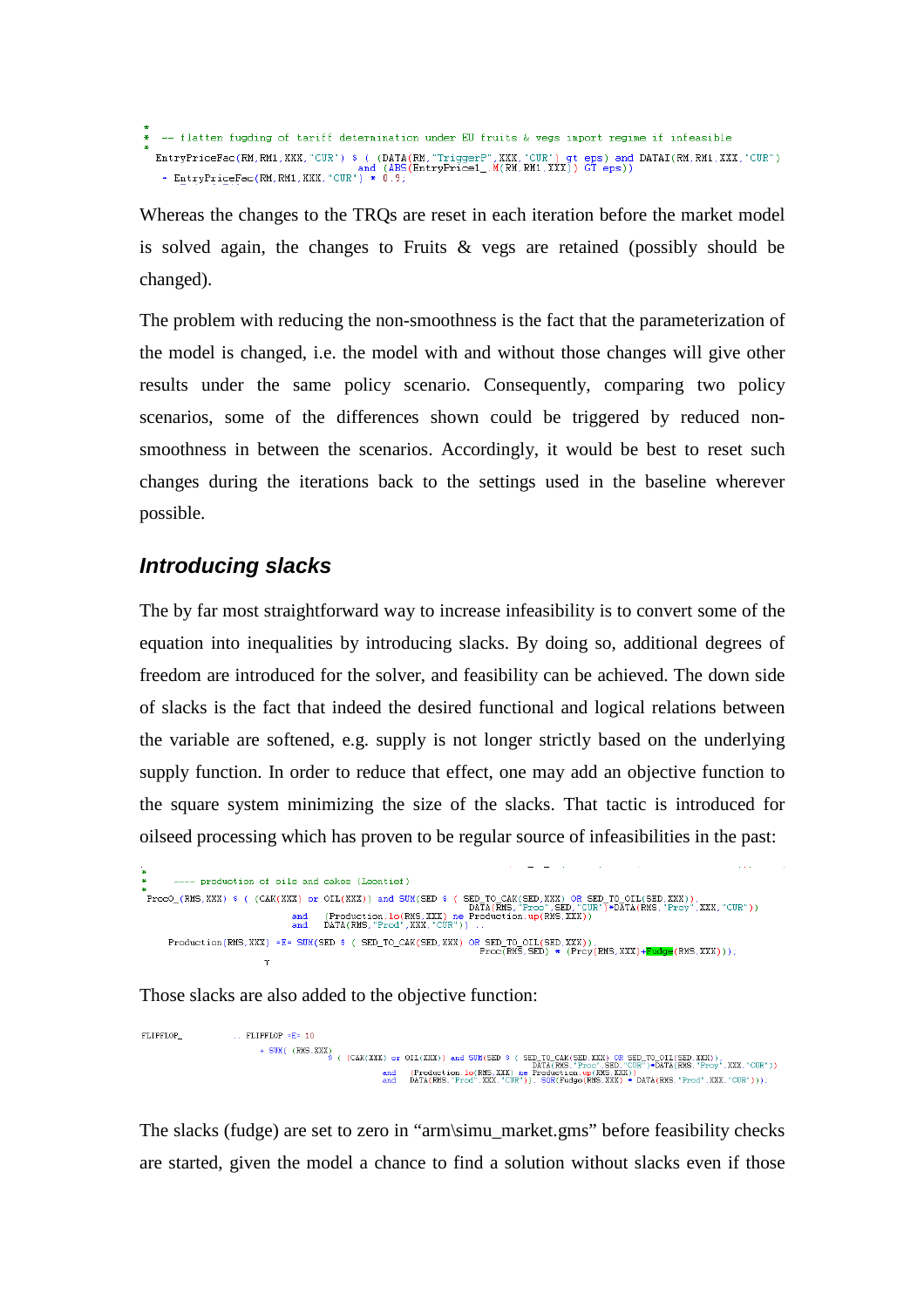were introduced in earlier iterations. The introduction of the slacks is introduced in "arm\widen\_bounds":

introduce stepwise some slack in oilseed processing, starting with very small corridor, and only<br>for the region/product combination which reach 20% of the marginal value of the highest constraints (reduction of infeasibili  $(ABS(Proof\_M(RMS,XXX)) GT SMAX(RMS1, ABC(Proof\_M(RMS,XXX))/5)) = - \max(1.E-8, abs(Fudge.1(RMS,XXX)))*10;$ <br>  $(ABS(Proof\_M(RMS,XXX)) GT SMAX(RMS1, ABC(Proof\_M(RMS,XXX))/5)) = + \max(1.E-8, abs(Fudge.1(RMS,XXX)))*10;$ Fudge.lo(RMS,XXX)<br>Fudge.up(RMS,XXX)

The slacks are fixed during the final solution of the market model after the pre-step – see explanation below – to reduce solution time.

# **Speeding up the solution process by pre-step solving**

A key issue in all the problems discussed above is solution time. The solver may require several minutes for the complete model until the minimal sum of infeasibilities had been found by the solver. Therefore, and more generally, to reduce solution time, pre-steps had been introduced. Those are based on the assumption that cross-price between certain groups of products are generally small, so that the overall problem can be portioned in groups solved independently, and once a solution is found for all of those groups, the full model can be solved must faster.

Those groups are defined in "sets.gms":

```
\begin{minipage}{.4\linewidth} \begin{tabular}{l} \bf SET \; XXGRP \; \it{\small \color{red} \it XMEAT} \; \; \mbox{``Meats''} \\ \textbf{XMLK} \; \; \mbox{``Dairy''} \end{tabular} \end{minipage}XCERE "Cereals"
                           XCENE "Vegetables"<br>XVEGE "Vegetables"<br>XFRUI "Fruits"<br>XOILS "Oilseeds, cakes and oils"
                           XREST "Other products"
ALIAS (XXGRP, XXGRP1);
SET XXGRP_XX(*, XX)
             XCERE. (WHEA, BARL, RYEM, OATS, MAIZ, OCER, RICE)<br>XMEAT. (BEEF, PORK, POUM, SGMT, EGGS)
              XMILK. (FRMI, CHES, BUTT, CREM, SMIP, WMIP, COCM, MILK)
             XFRUI. (APPL.CITR.TAGR.OFRU)<br>XVEGE. (TOMA.TABO.OVEG.TWIN.OLIO)<br>XVEGE. (TOMA.TABO.OVEG.TWIN.OLIO)<br>XOILS. (SOYA.SUNF.RAPE.SOYO.SUNC.RAPO.SOYC.SUNC.RAPC)
              XREST. (POTA, SUGA, PULS, TOBA, TEXT)
         Z.
```
And in "arm\simu\_market.gms", there are two solution blocks: one relating to the presteps, and a second one relating to the full model. During the solution blocks of single blocks, the cross-price effects and those quantity variables entering behavioral equations on the right side which are not in the block are fixed: